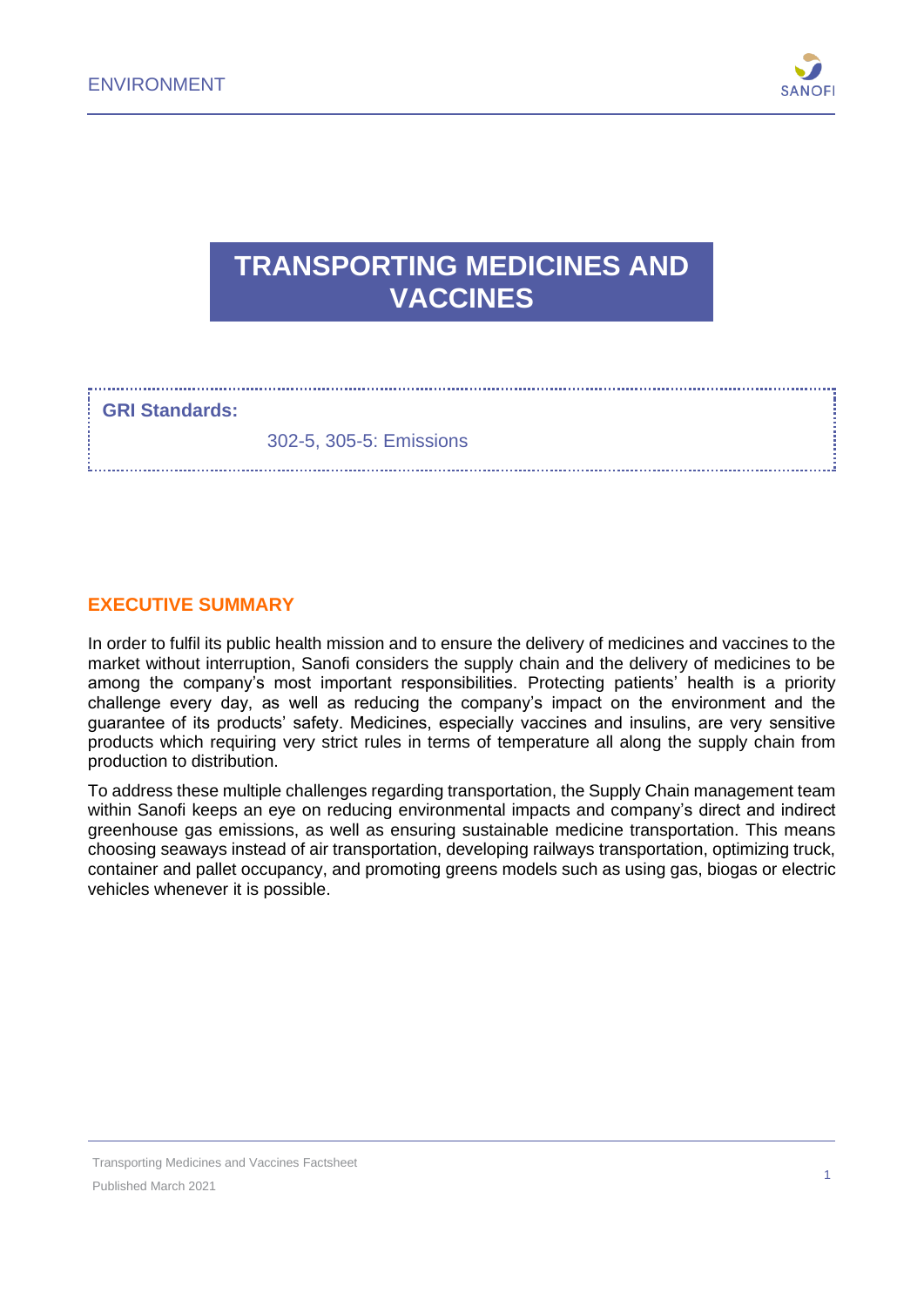# **TABLE OF CONTENTS**

| 2.1. Oversea transportation: encouraging the use of sea transportation instead of air |  |
|---------------------------------------------------------------------------------------|--|
| 2.2. Choosing alternatives to road transportation whenever possible5                  |  |
| 2.3. The challenges of complying with pharmaceutical regulation5                      |  |
| 2.4. Develop use of Bio Gas & Liquefied natural gas (LNG) vehicles6                   |  |
|                                                                                       |  |

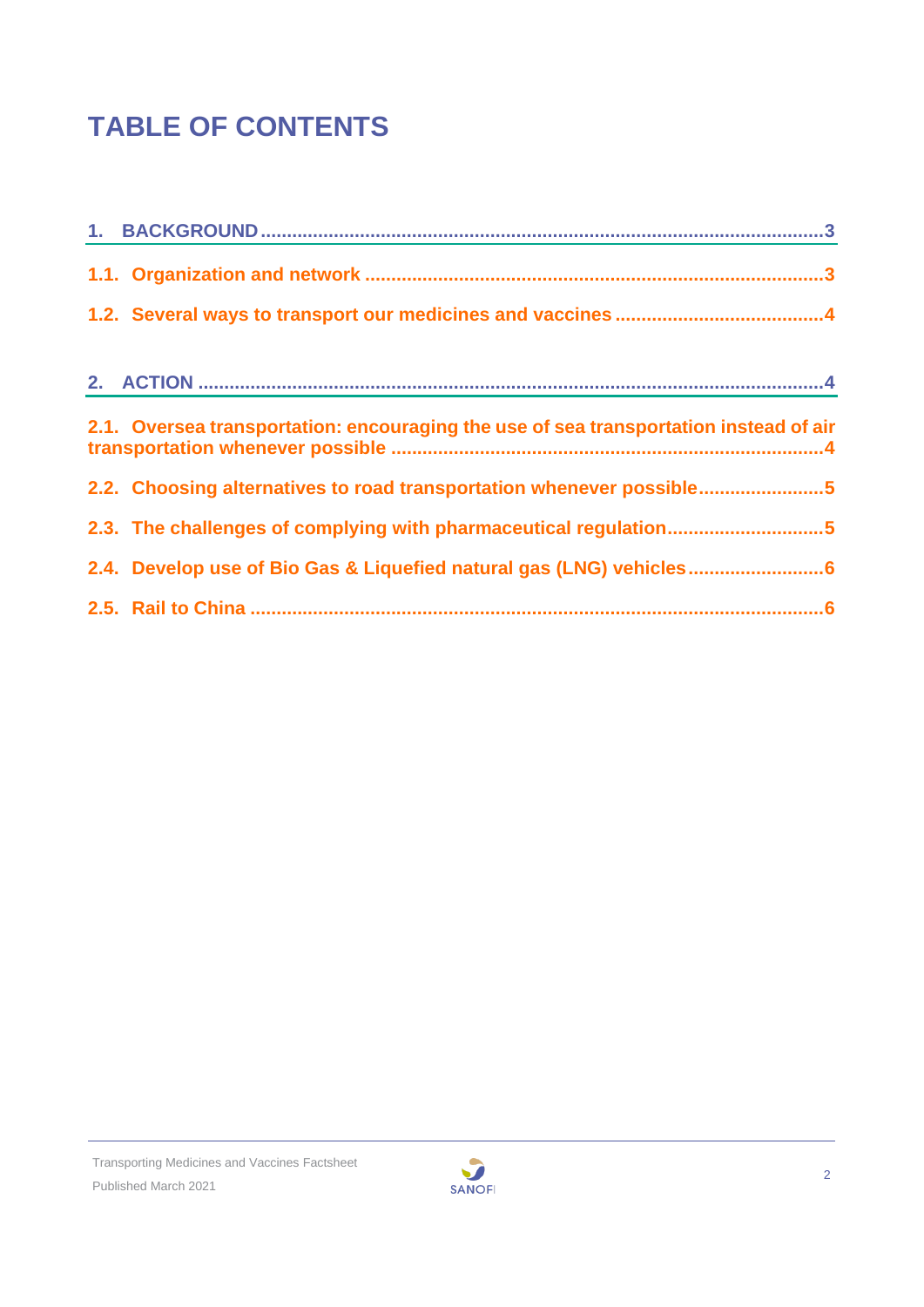## <span id="page-2-0"></span>**1. BACKGROUND**

As a global healthcare leader fulfilling a public health mission, Sanofi considers the supply chain and the delivery of medicines to be among the company's most important responsibilities.

Sanofi is committed to make every effort to ensure that the supply chain will continue to deliver medicines and vaccines to the market without interruption. Protecting patients' health is a priority challenge every day.

Distribution and transportation are the last part of the supply chain, which is dedicated to serving all patients worldwide. The supply chain's purpose is to deliver our products in close proximity to patients and to ensure a high standard of quality.

Distribution and transportation must be performed with an eye on reducing environmental impacts by controlling CO2 emissions. Sanofi has made clear commitments to ensure a sustainable medicine transportation organization and to reduce the company's direct and indirect greenhouse gas emissions.

#### <span id="page-2-1"></span>**1.1. Organization and network**

The Transportation Department is part of the Supply Chain within Global Industrial Affairs. Sanofi's transportation strategy is to guarantee the continuous supply of drugs and vaccines to our patients without any disruption. This global strategy has been developed and implemented throughout the company.

The Supply Chain management team is responsible for enforcing various processes on all sites where the company operates (more than 75 Sanofi plants and 100 distribution centers belonging to Sanofi or external partners), ensuring controlled processes as well as compliance with our continuous improvement policy.



**Figure 1- Our distribution organization.**

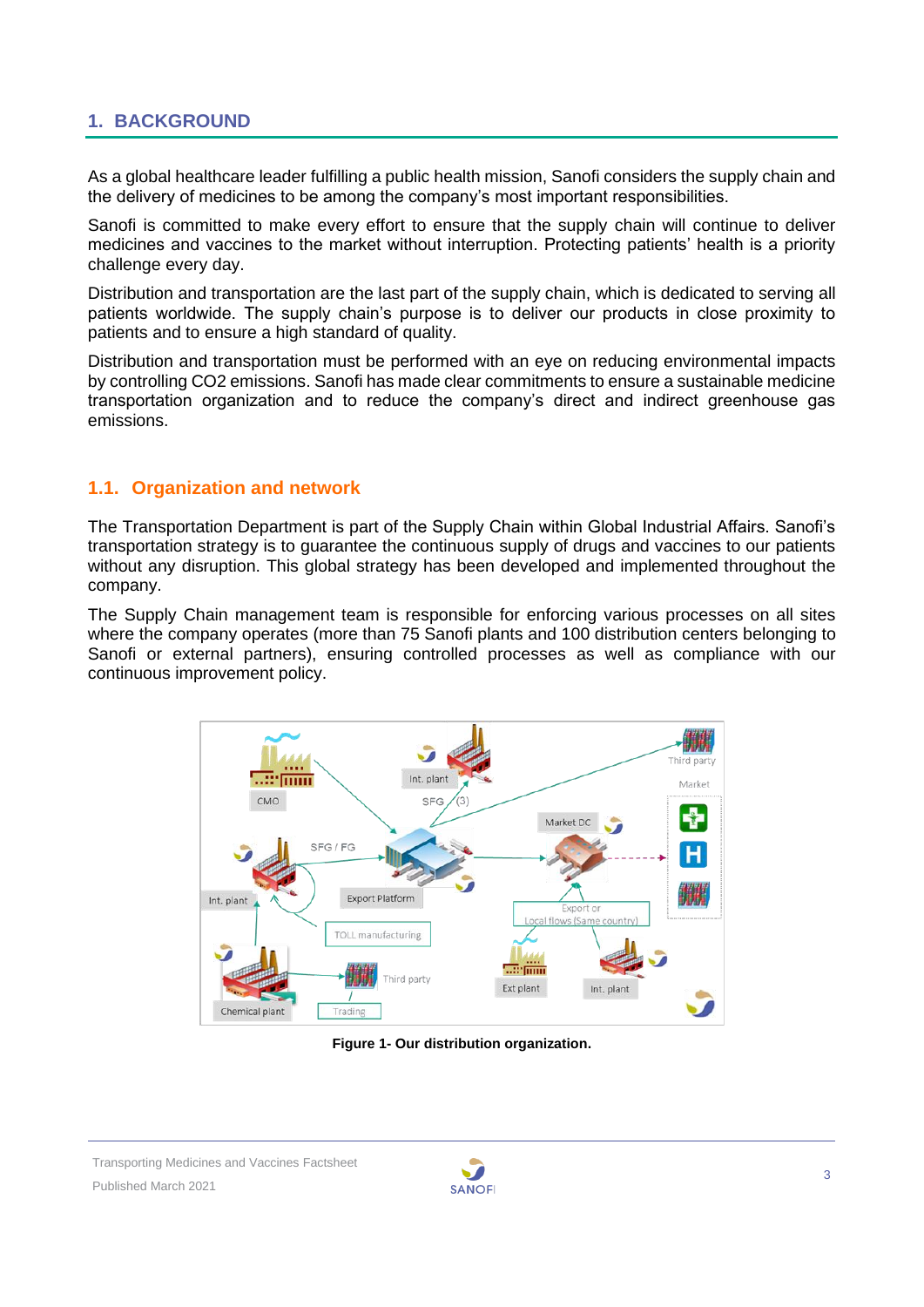#### <span id="page-3-0"></span>**1.2. Several ways to transport our medicines and vaccines**

- Delivery of products between our plants: We deliver products between our chemistry plants and pharmaceuticals plants in the most optimized way, determined according to location.
- Delivery to our distribution centers: Our products are consolidated and exported from our export hub to our local distribution centers. Pallet optimization and truck occupancy are key parameters to improve the transportation of our goods. This organization enables massification associated with cost competitiveness and a sustainable strategy.
- Delivery to our customers: This includes wholesalers, hospitals and pharmacies.
- Delivery in cities (the last kilometer).
- SANOFI asks to all his partners to develop sustainable solutions such as:
	- > Alternative fuels for trucking (gas, truck electrical...).
	- > Use of ferries or River Boats, rail.
	- > Reusable cold chain packaging.

## <span id="page-3-1"></span>**2. ACTION**

- > Choose sea instead of air transportation when it's possible.
- > Increase the level of occupancy for truck and sea containers.
- > Develop railway transportation.
- > Consolidate flows and mutualize transport to reduce the number of trucks on the road.
- > Promote green models of transportation with all forwarders.

#### <span id="page-3-2"></span>**2.1. Oversea transportation: encouraging the use of sea transportation instead of air transportation whenever possible**

Sea transportation is 30 times less polluting than air transportation. That is the reason why, Sanofi choose as much as possible to use sea transportation for our medicines instead of air shipments.





Transporting Medicines and Vaccines Factsheet

Published March 2021

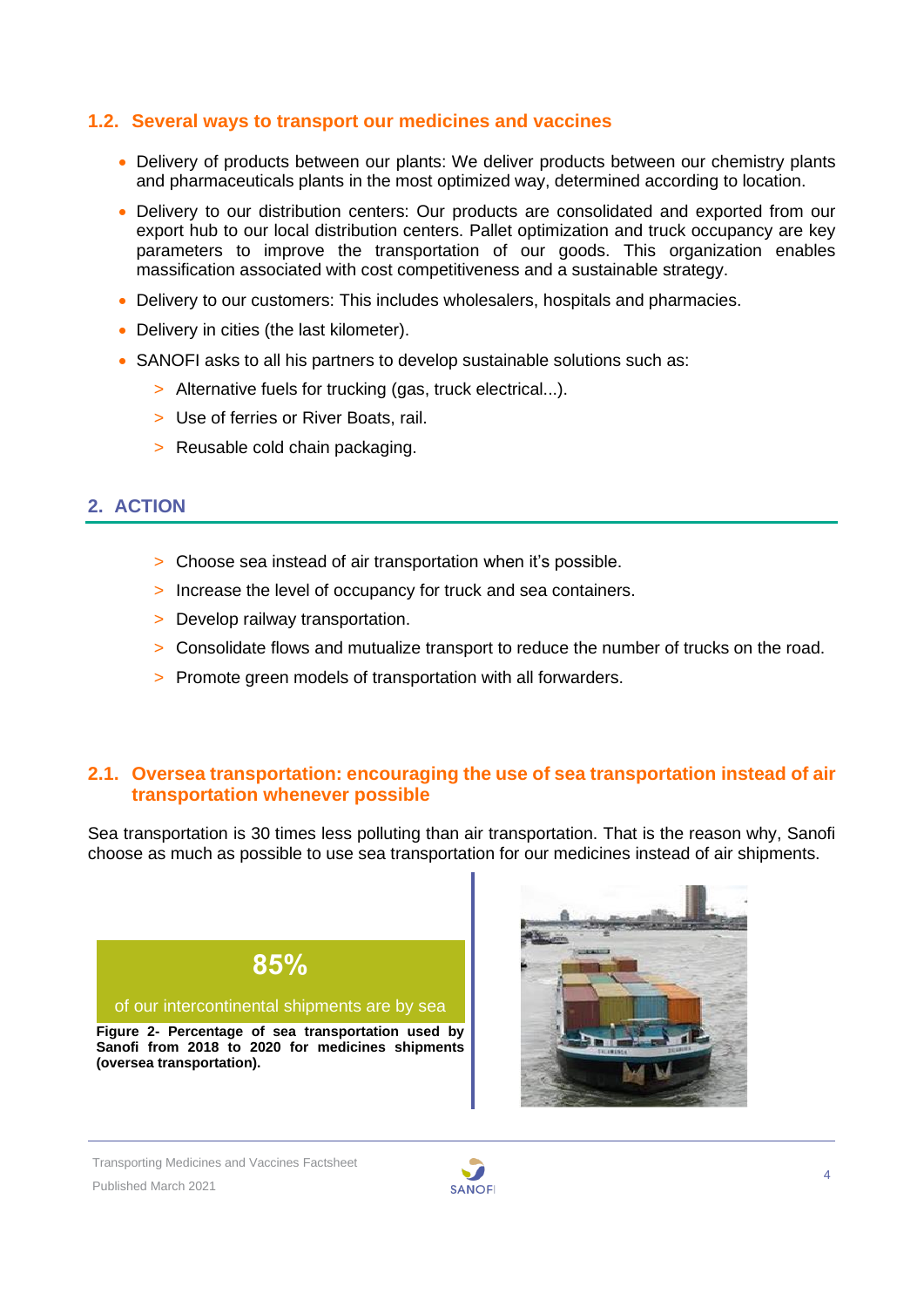As such, sea transportation for destinations outside Europe went from 78% in 2011 to 85% in 2020. This ratio remains flat, small variations may be observed due to geopolitical context, evolution of the products portfolio.

Moreover, new regulation for sea transportation (IMO 2020) will also contribute to decrease CO2 emissions and environmental impact. In this context, shipping lines companies are investing in the construction of new greener ships.

(Below example of the new biggest LNG power ship on the seas since December 2020)



# <span id="page-4-0"></span>**2.2. Choosing alternatives to road transportation whenever possible**

In Europe, regular flows are switched from road to rail transportation, for example from Riells (Spain) to Frankfurt (Germany).

Some projects are currently developed such as reaching some countries from France and Germany with intermodal modes (road, rail & short sea).

# <span id="page-4-1"></span>**2.3. Complying with pharmaceutical regulation**

In order to guarantee the quality of distributed medicines and vaccines, transportation has to respect very strict rules, especially in terms of temperature. In 2013, the EU implemented new Good Distribution Practices (GDP) to protect medicinal products.

The appropriate temperature must be maintained during the transportation of medicines, regardless of external conditions.

Vaccines and insulin are extremely sensitive. To respect the cold chain during the transport of these products, the temperature must be maintained between 2° and 8°C.

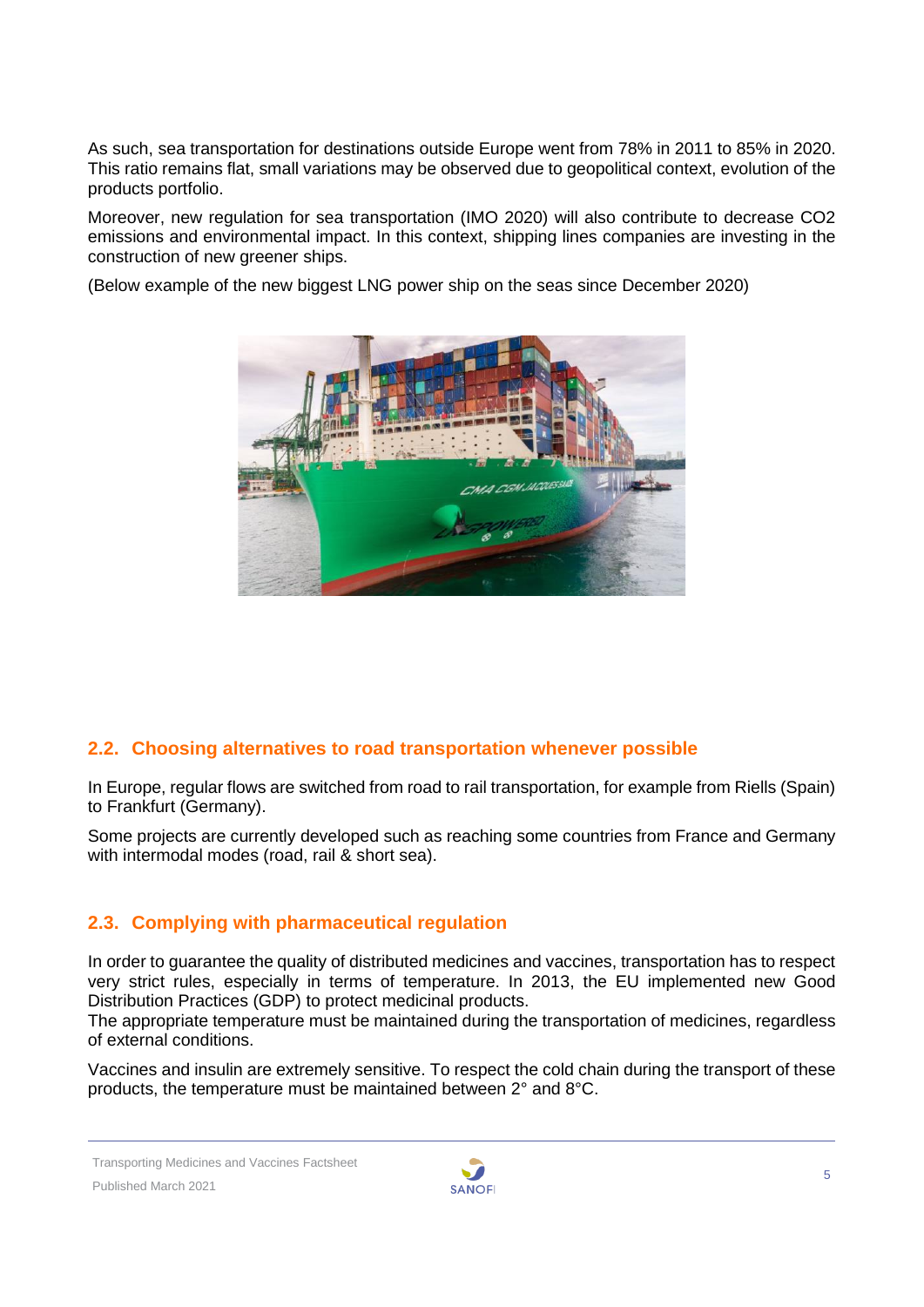# <span id="page-5-0"></span>**2.4. Develop use of Biogas & Liquefied natural gas (LNG) vehicles**

#### **NGV shuttles between Croissy and CDG**

In accordance with the Group's Environmental roadmap and the commitment of the supply chain to reduce CO2 emissions linked to transportation, the Export platform at Croissy recently set up NGV (Natural Gas Vehicle) shuttles between the site and Paris Roissy Charles de Gaulle airport.

But the adventure does not stop there! The goal is to run 100% of our carriers on this journey using NGV (80% to date) and then generalize the use of bio NGV to reduce further our CO2 emissions. These actions allow us to reduce our CO2 emissions by around 90% on this route.

#### **Biogas & Liquefied natural gas development**

News more ecological transport solutions are developing, and we wish to take part in these evolutions.

We mainly use sea shipment from our sites to reduce CO2 emissions, but pre-carriage and postcarriage are done by road. To continue to improve our CO2 impact, we are working with our freights forwarders to use new technologies.



> 100 % Vegetable & biodegradable fuel > 66 % reduction in CO2 Emissions





# <span id="page-5-1"></span>**2.5. Rail to China**

Sanofi Global Supply Chain and China team have launched a project in 2018 which consists in implementing a new mode of shipment between Europe and China to transport our pharmaceutical products under controlled temperatures: Rail transportation. China is Sanofi's second market,

Transporting Medicines and Vaccines Factsheet Published March 2021